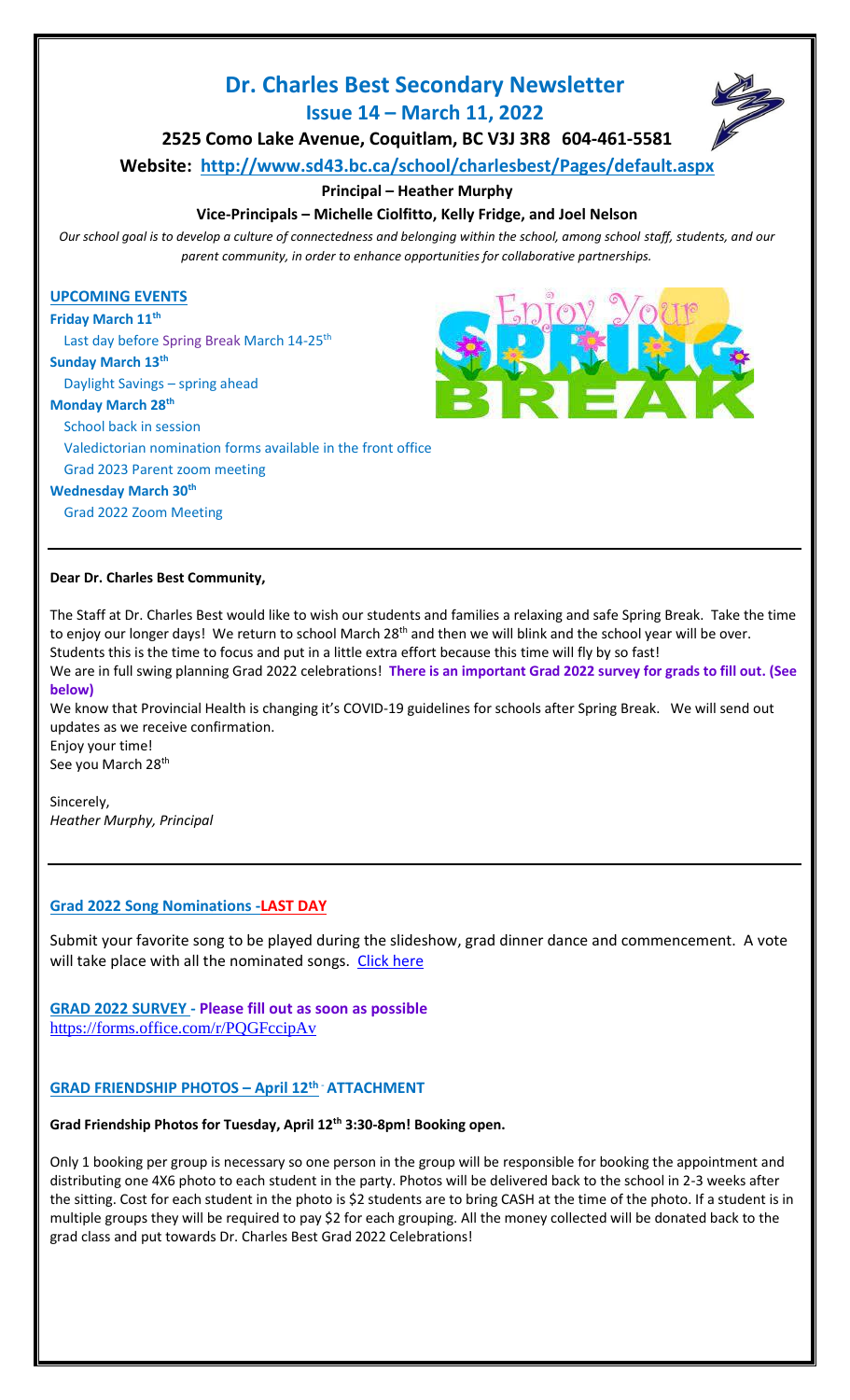# **STUDENT LEARNING SURVEY 2021/2022**

The Provincial Student Learning Survey is unique in its scope, size and usefulness to schools. It gathers information from parents/guardians/caregivers, teachers, and students on topics related to school environment, safety, and achievement. The information is used for planning in individual schools and provides a district and provincial perspective.

During the months of February to April, School District 43, Coquitlam **XXX** is participating in the 2022 Ministry of Education Electronic Anonymous Student Learning Survey Project in cooperation with all other school districts throughout the Province.

Parents/Guardians/Caregivers can complete the online Anonymous Student Learning Surveys **any time before 11:59 pm April 29th, 2022**, providing immediate results to the school and the district.

For 2022: Students in Grades 4, 7, 10 and 12 complete the survey; Parents/Guardians/Caregivers of Grade 4, 7, 10 and 12 Students complete the survey; and all Staff associated with a School complete the survey.

# **To complete the survey:**

- 1. Go to any computer that has an up-to-date internet browser access at home, work, or school.
- 2. Go to www.bced.gov.bc.ca/sat\_survey/access.htm
- 3. Under the section *Direct Access – no logon number required* select:
- District: Coquitlam (#43)
- School: Dr Charles Best
- Language: the language of your choice

4. Complete the survey by clicking on the appropriate circle to answer each question. Move to the next set of questions by clicking on the right arrow in the bottom right corner of the screen. Click on the left arrow to navigate backwards.

- 5. When you are finished the survey, you will get a message "Thank you for sharing your views".
- 6. Once complete, your school will have the results immediately.

Thank you for participating in this innovative project. If you need more information or would like to see the results for the District or your school, please contact us.

# **A SPECIAL MESSAGE FROM YOUR PAC CHAIR**

Hello Best families,

This May 9th at 7:00pm we will be holding our PAC AGM. We welcome all parents and guardians to join us.

In advance, we want to share some information that you may find encouraging. During this school year parent donations and other work being done virtually by our cohort of parents and children through PAC has improved Charles Best for our children, and children to come.

Here are some highlights.

- Continuing to capitalize on the amazing gym renovations through the purchase of new wrestling mats, a major investment for the physical education program.

- Support for the arts has included a new Tenor sax, clay and craft supplies as well as new technology including iPad's and Go-Pros

- Social development - guest speakers, cultural awareness support and hardware for the library

- This year, and through three years of the pandemic we have supported our school and our grads. This year is shaping up to be another great year in our new and ever-changing reality for 2022 Grads!

Even when we cannot get together, together we are still collectively making a difference in the lives of children at Charles Best."

We hope to see you on May 9th!

Will Davis PAC Chair

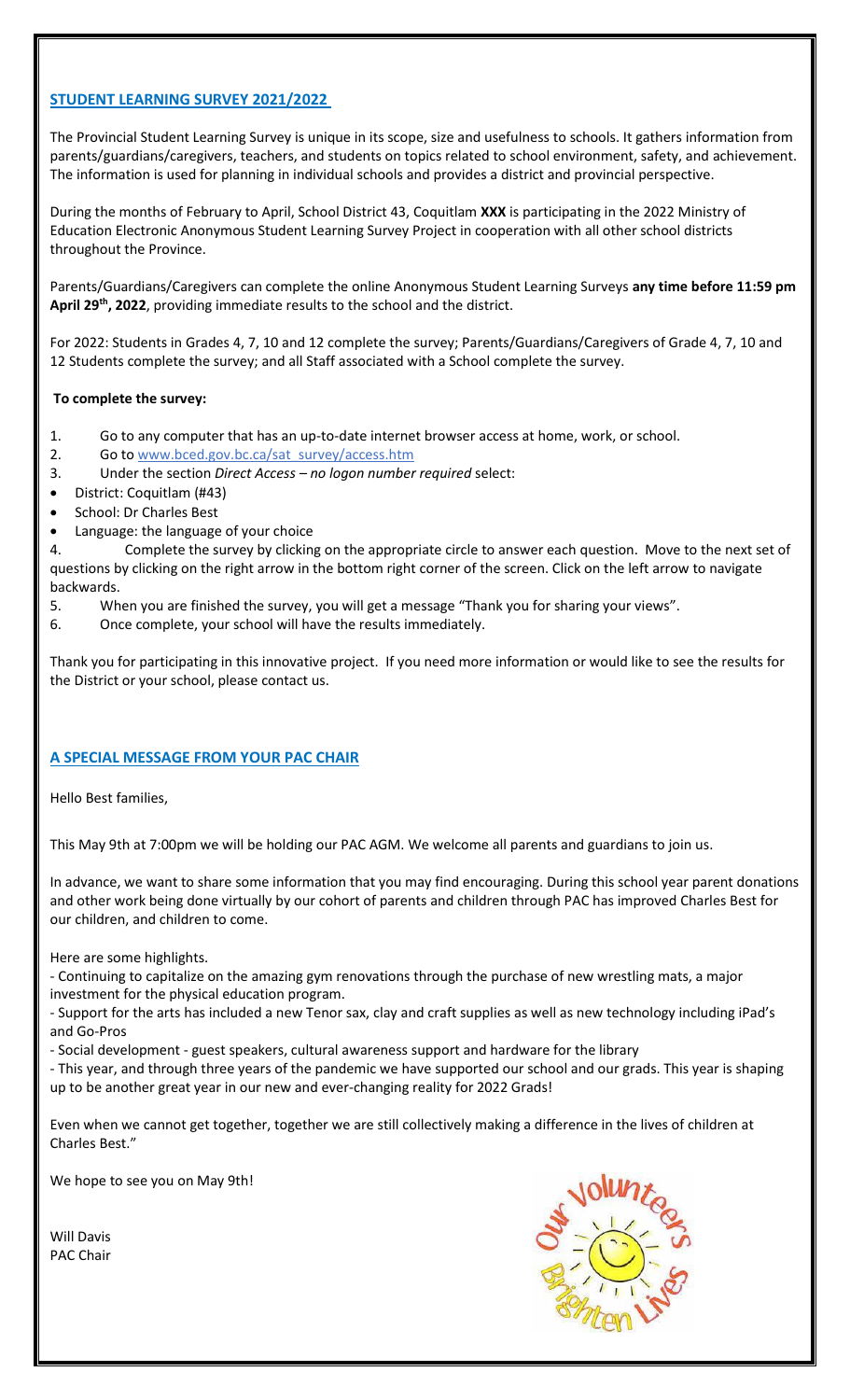## **PAC CORNER:**

**Grad 2023 meeting - Monday March 28 @ 7:30pm** Topic: Best Grad 2023 Parent Committee Meeting Time: Mar 28, 2022 07:30 PM Vancouver Join Zoom Meeting <https://us02web.zoom.us/j/89392579732> Meeting ID: 893 9257 9732

**Grad 2022 meeting - Wednesday, March 30 @ 7:00pm** Topic: Grad 2022 Meeting Time: Feb 16, 2022 07:00 PM Pacific Time (US and Canada) Join Zoom Meeting <https://us02web.zoom.us/j/83652101723?pwd=QkxJUi94TWNxSkZYMHU4UjcvZDFhdz09> Meeting ID: 836 5210 1723 Passcode: grad2022

**General PAC meeting - Monday, April 11 @ 7:30pm** Topic: Dr. Charles Best PAC General Meeting Time: Apr 11, 2022 07:30 PM Vancouver Join Zoom Meeting <https://us02web.zoom.us/j/83893564150> Meeting ID: 838 9356 4150

#### **PURDY'S EASTER CHOCOLATE FUNDRAISER TO SUPPORT THE GRADS of 2023 – ATTACHMENT**

Funds raised will go towards reducing the cost of the Graduation **2023** Dinner & Dance.

Sale deadline March 29th by 3:00pm Exact Delivery date April 13, 2022 Link: <https://fundraising.purdys.com/1528311-94885> Campaign # 59854

# **GRAD 2023 SPRING FLOWER FUNDRAISER – ATTACHMENT**

Funds raised will go towards reducing the cost of the Graduation 2023 Dinner & Dance. Sales Deadline: Tuesday, April 19, 2022, at 12:00PM Exact Delivery Date: TBD Link: https://charlesbestgrad2023.growingsmilesfundraising.com For more info contact: [bestgrad2023@gmail.com](mailto:bestgrad2023@gmail.com)

#### **Family Photo/Grad Fundraiser – Sunday April 3rd at Rocky Point ATTACHMENT**



The session booking site will open up March 08 and will be first come first serve until we are completely full (approx. 40 spots). \$20.00 sitting fee paid upon booking. They will receive proofs and a complimentary 8x10 of their choosing. Everything will be mailed directly to the parents. All proceeds are donated to GRAD 2022